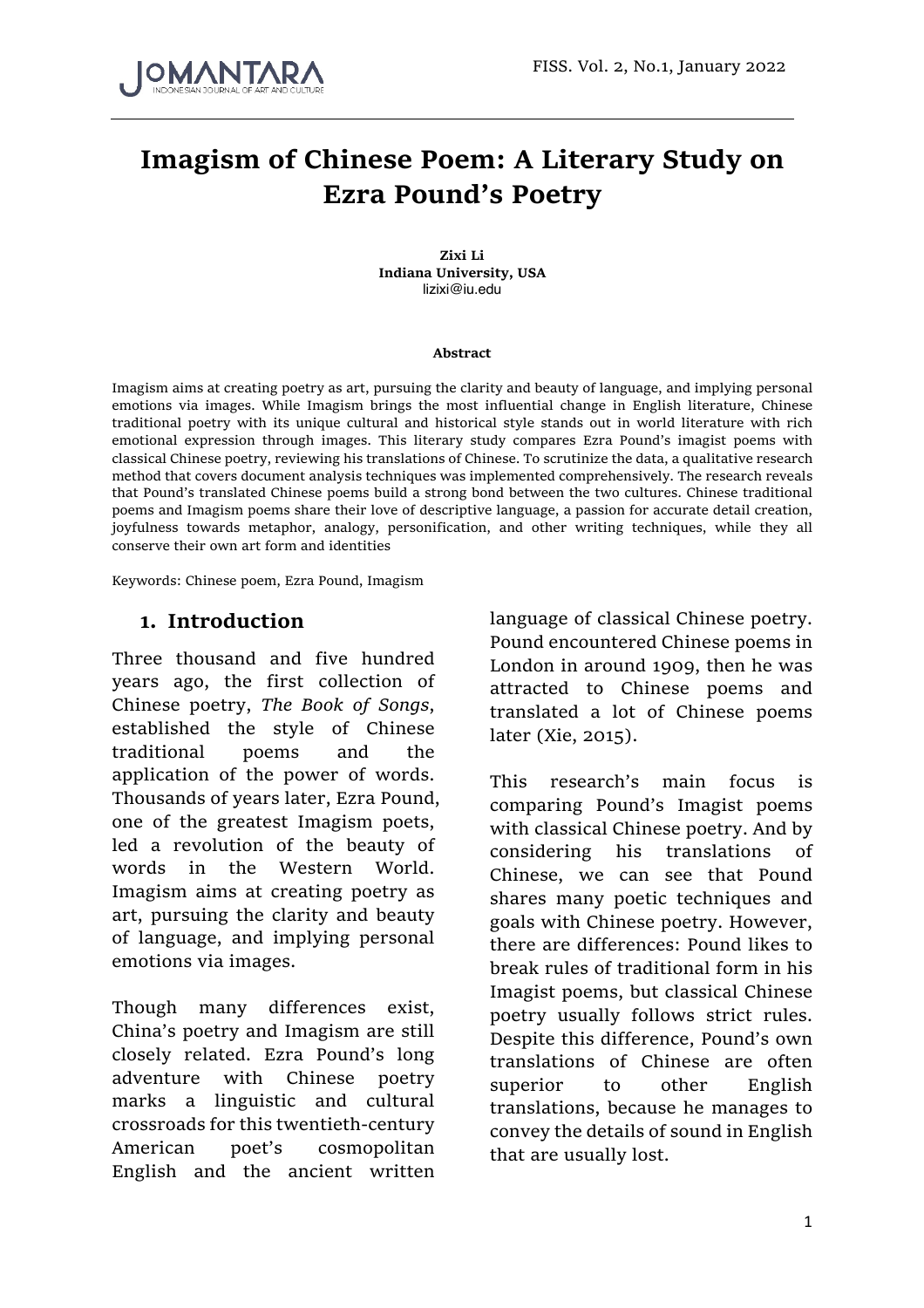

# **2. Research Method**

The current study implements a qualitative research method since the main data is in the narrative form. Cropley (2021) mentions that the information qualitative researchers collect in order to gain the necessary insights is obtained by means of *narratives* in which the people being studied communicate the way they understand the world. In this case, Chinese poems are the primary data and it is in line with Cropley (2021) says Narratives most obviously involve speaking or writing, but they can be based on other forms of communication such as diaries, literary or journalistic works, audio or videotapes, or artworks.

As for the data analysis strategy, document analysis is being used in order to gain a complete view of the poems. Document analysis itself is a form of qualitative research in which documents are interpreted by the researcher to give voice and meaning around an assessment topic (Bowen, 2009).

Basically, there are three primary types of documents (O'Leary, 2014):

- a) Public Records: The official, ongoing records of an organization's activities. Examples include student transcripts, mission statements, annual reports, policy manuals, student handbooks, strategic plans, and syllabi.
- b) Personal Documents: Firstperson accounts of an individual's actions, experiences, and beliefs. Examples include

calendars, e-mails, scrapbooks, blogs, Facebook posts, duty logs, incident reports, reflections/journals, and newspapers.

c) Physical Evidence: Physical objects found within the study setting (often called artifacts). Examples include flyers, posters, agendas, handbooks, and training materials.

The poems that were analyzed are considered as public records since those documents are accessible publicly.

## **3. Discussion**

Imagism, as its name suggests, highly focuses on creating an "image" in the reader's mind. Pound considered an image in poems as a seed that sprouts to a mature plant instead of a decorative element (Hakutani, 1992). Even though there are many different Chinese poem styles in China's long history river, the cultural style of using images to imply a poet's thesis or emotion has never changed. Chinese poets put a lot of effort into visualization. To achieve their goal, there are three concepts in Chinese most traditional poems called "赋(Fu)", "比(Bi)", "兴  $(Xing)$ " (Gu, 1997). "Fu" means to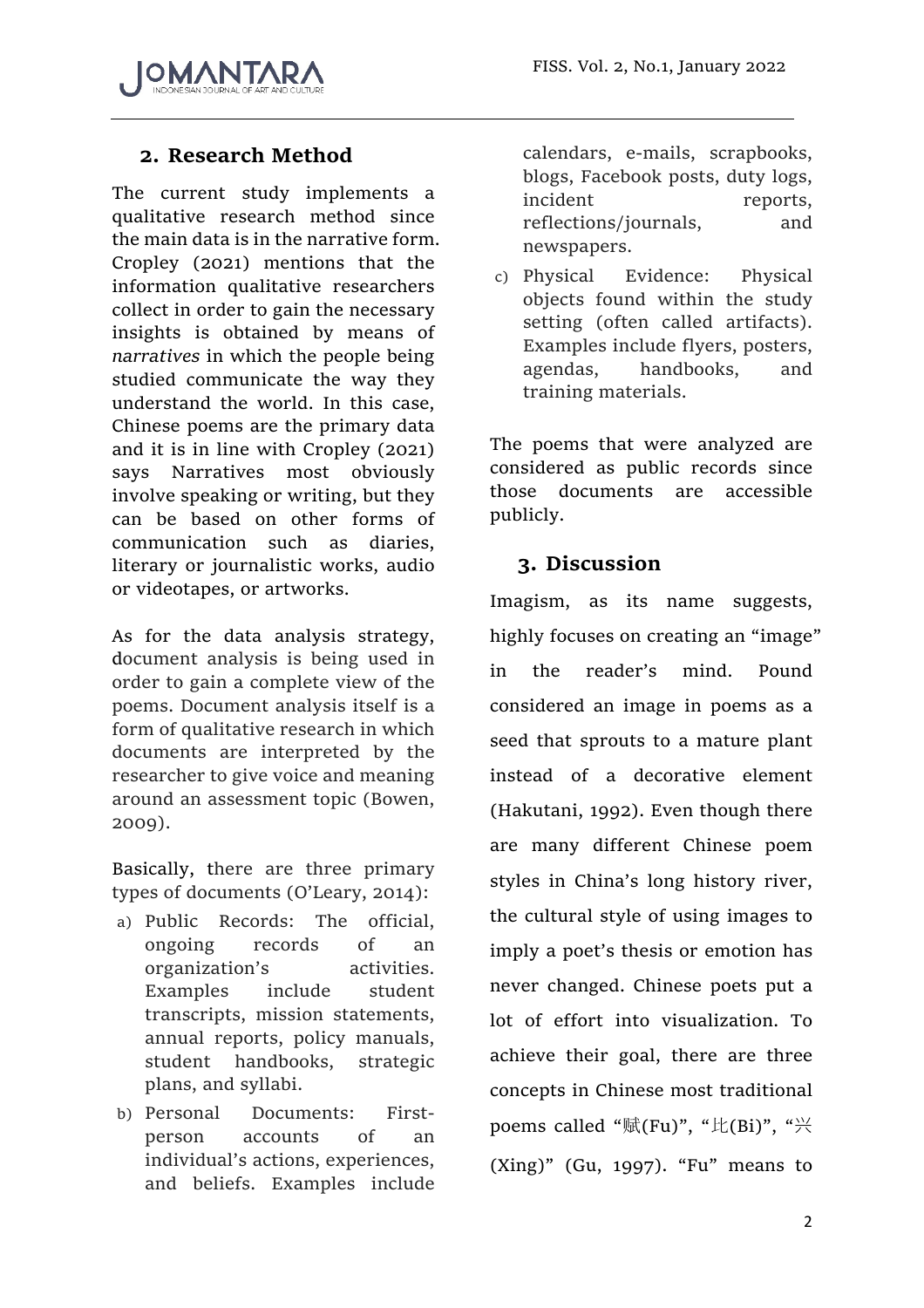

use straightforward language to describe the scenes the poet sees; "Bi" means to use analogy and metaphor to compare; "Xing" means to describe vivid images or state something related to the thesis for further explanation (Gu, 1997; Kao, 2003). Therefore, the most common feature between Imagism poems and Chinese poems is constructing a circumstance by a detailed description and implying their feelings to readers. This is a quotation from Li Bai's poem translated by Pound as "The River Merchant's Wife" (Sun & Cheng, 2007):

> You dragged your feet when you went out. By the gate now, the moss is grown, the different mosses, Too deep to clear them away! The leaves fall early this autumn, in wind. The paired butterflies are already yellow with August Over the grass in the west garden; They hurt me. I grow older.

This piece describes that a wife is waiting for her husband to come back home from a distant business journey. These eight lines create a scene when thick moss grows, leaves fall early, and weather changes to autumn. All of those descriptions illustrate that the wife suffers from long waiting and her sorrow like the cold autumn. "Paired butterflies" is an unachievable wish for her. Weather change is a rule in nature but the poet's original version says "feeling the change hurts my heart", which illustrates her hopelessness. As you see, before the poet indicates how the wife feels in the end, he uses seven lines to describe the surroundings vividly, applying the concept "Xing". "Paired butterflies" applies both "Bi" and "Xing" styles, hoping wife and husband stay in a pair like butterflies. These characteristics are similar to Imagism poetry. In "A Girl", one of Ezra Pound's most famous poems, he uses both analogy and metaphor to describe an image of the growing tree (Pound, 2010):

> The tree has entered my hands, The sap has ascended my arms, The tree has grown in my breast-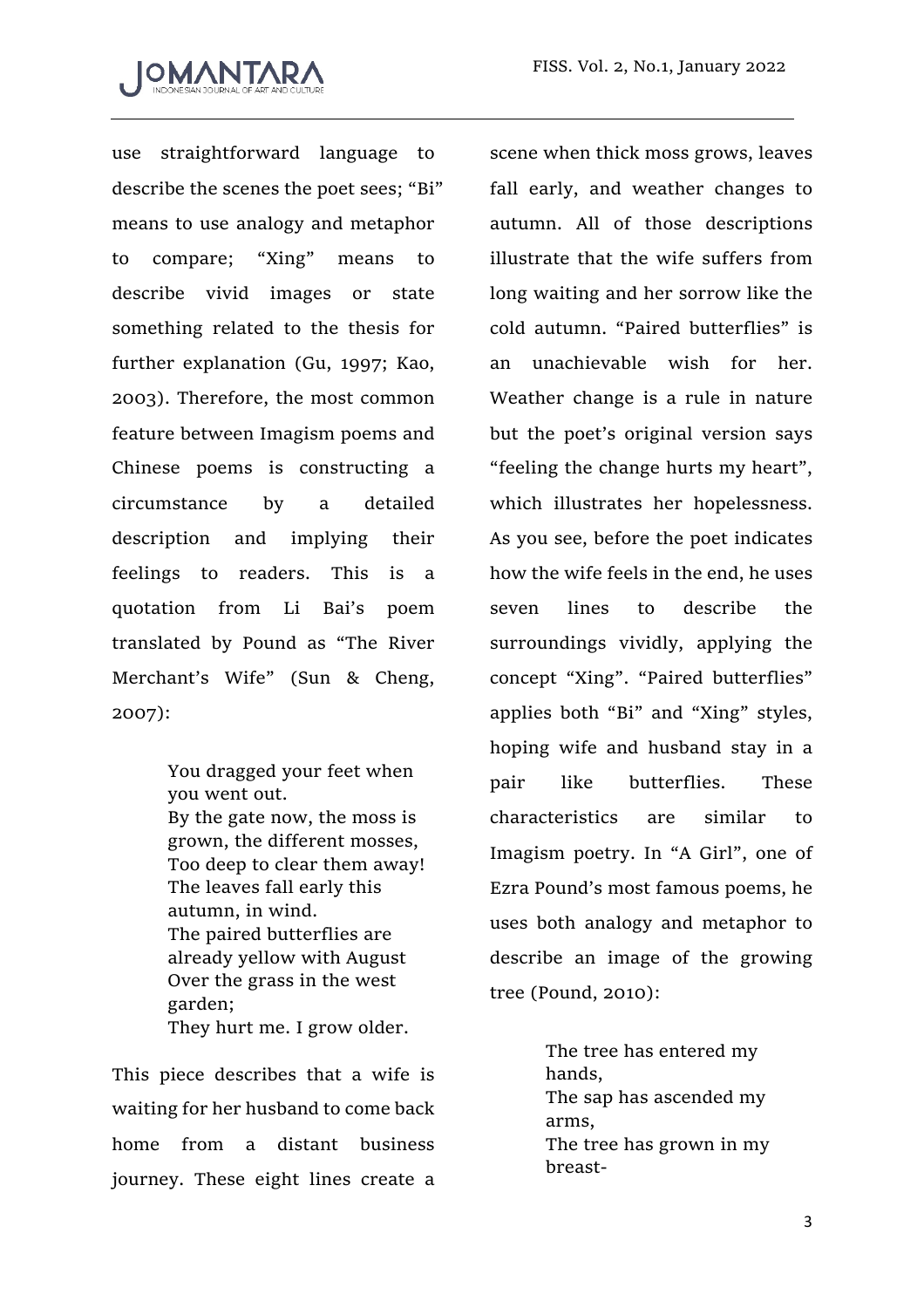

Downward, The branches grow out of me, like arms.

Tree you are, Moss you are, You are violets with wind above them. A child - so high - you are, And all this is folly to the world. (p. 28)

In the first five lines, the tree is an analogy to his lover. Pound's crazy love towards "the girl" is adhesive like how a tree fastens in soil; his blood of love through his body wholly like a tree's sap flows through it; his love is increased continuously like a tree's extended branches. Pound's description brings me an image of an energetic tree. Then, in the next five lines, he uses metaphor to describe the girl as a tree, moss, violets, and a child. Pound leaves space for readers to imagine a girl that is vigorous like a tree, fresh like moss, elegant like violets, and naive like a child. Comparing Li Bai's poem and Pound's poem, obviously, they have a lot of similarities: they both have romantic themes and visual images, for example, the similar analogy usage between "The paired butterflies" and

"The tree has entered my hands", and similar descriptive language between "The leaves fall early this autumn, in wind" and "You are violets with wind above them".

Though Imagism is hugely influenced by Chinese culture, it still remains independent of its own style. An important change that the Imagism movement brings in is the free format. Classic poetry, either Chinese poetry or English traditional poetry, has comparatively strict writing rules and structures. For example, Shakespeare's sonnet form consists of fourteen lines structured as three quatrains and a couplet. The usual rhyme scheme is end rhymed as a-b-a-b, c-d-c-d, e-f-e-f, g-g (McGuire, 1987). This example, Shakespeare's Sonnet 18 (Shakespeare, 1989), illustrates the form:

#### Quatrain I:

A:Shall I compare thee to a summer's day?

B: Thou art more lovely and more temperate.

> A: Rough winds do shake the darling buds of May,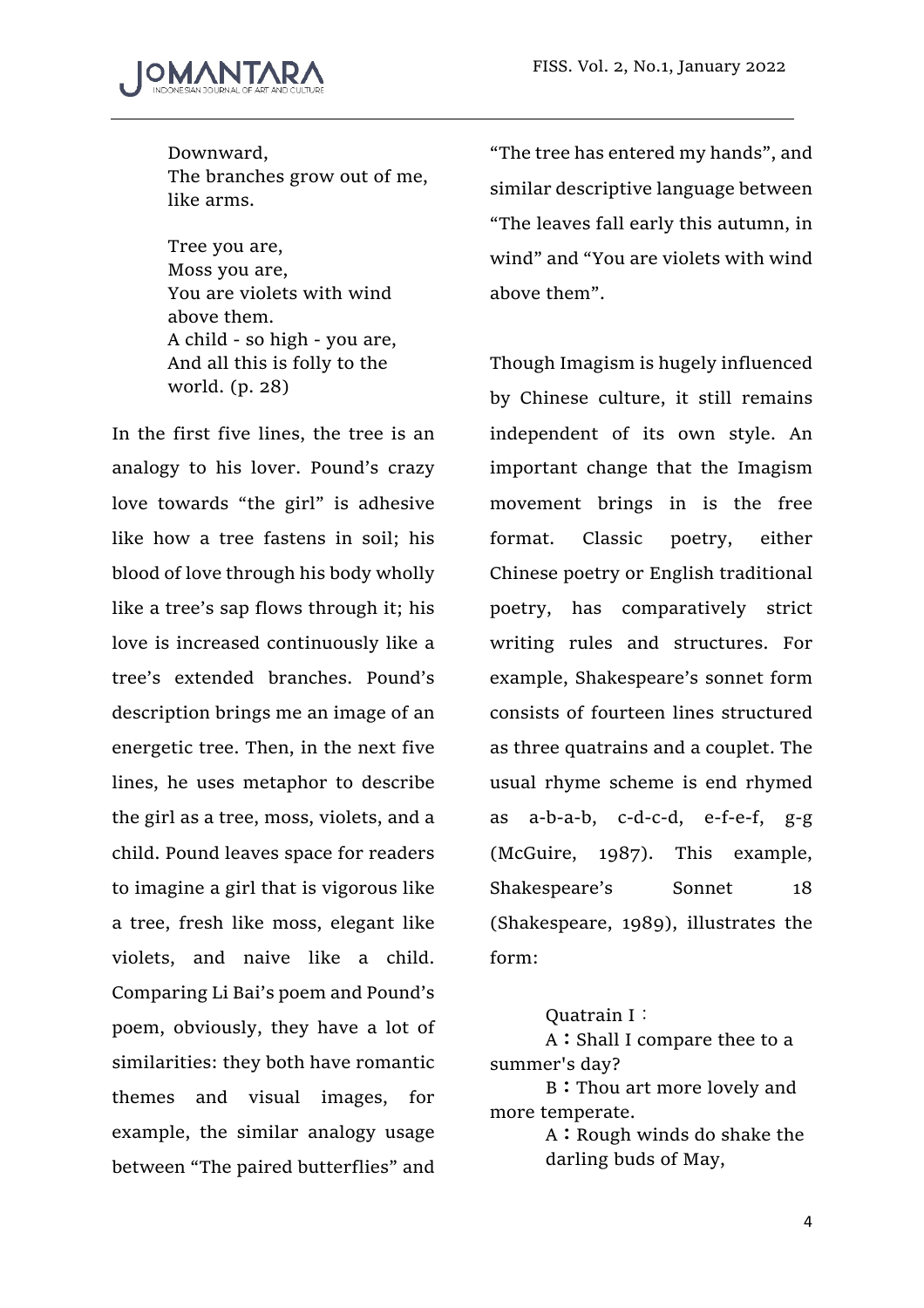

B:And summer's lease hath all too short a date. (p. 1227)

This kind of formatting is subtly different between different literary movements, but in traditional poems, rhyme and line structure are crucial for a successful poem. The reason I explained the differences between English traditional poetry and Imagism is that translated Chinese poems always lack their original formatting and it's hard to show non-Chinese readers how the formatting is different from Imagism. Just like English traditional poetry, Chinese poetry also has a lot of different formats with slightly different rules. Chinese poetry can be generally divided into two categories: Shi, and Ci (Hu & Sun, 2020). Shi has the strictest rules on how many words are in one line and how many lines it should have. In addition, Shi includes Jueju and Lvshi. Further, Jueju is four lines, including Wuyan Jueju and Qiyan Jueju. "Wuyan" means each line has five words, while "Qiyan" means each line has seven words. Similarly, Lvshi is eight lines, including Wuyan Lvshi (Wu Lv) and

Qiyan Lvshi (Qi Lv). Here is a famous Chinese Wu Lv poem with Pinyin (which is the official phonetic system for transcribing the Mandarin pronunciations of Chinese characters into the Latin alphabet) (Owen, 2015, p. 258):

国破山河在, guó pò shān hé zài 城春草木深。chéng chūn cǎo mù shēn 感时花溅泪, gǎn shí huā jiàn lèi 恨别鸟惊心。hèn bié niǎo jīng xīn 烽火三月, fēng huǒ lián sān yuè 家书抵万金. jiā shū dǐ wàn jīn 白搔更短, bái tóu sāo gèng duǎn 欲不簪。hún yù bú shèng zān

As you can see, each line includes five words and totally has eight lines. However, the rule of format is only one of the basic rules. Another very important rule is pronunciation. Additionally, the pronunciation of Chinese is also closely related to tone changes. The complicated rule of pronunciation plays a significant role in Chinese poetry for creating fluency and continuity. The poem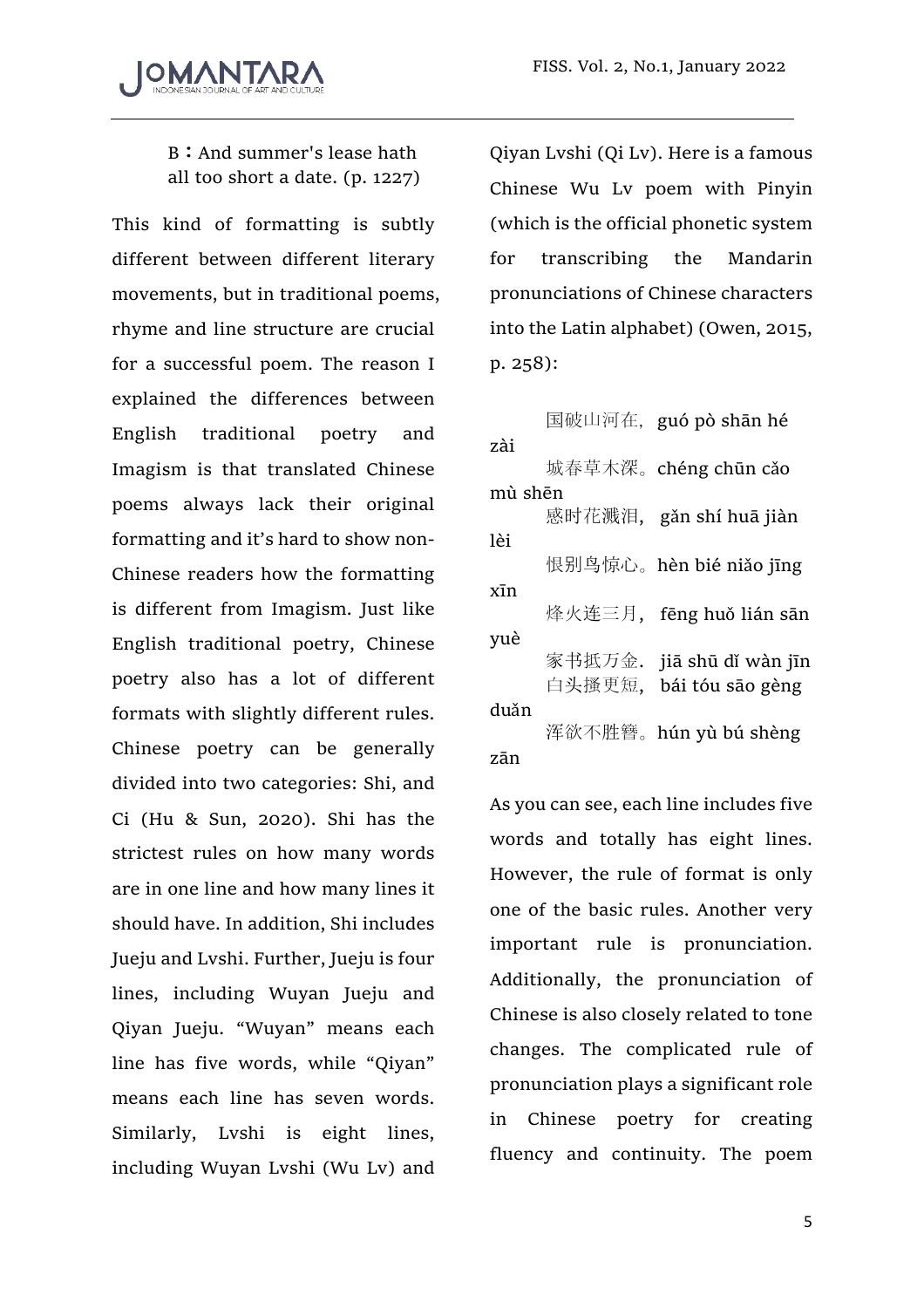

above not only applies the four most basic tones but also uses "ping tone  $(\overline{\mathcal{F}})$  & ze tone  $(\overline{\mathcal{K}})$  " rules. In modern Pinyin rules, "ping tone" generally means first and second tone, while "ze tone" means third and fourth tone (In old Chinese, there is a fifth tone, which is also ze tone) (Jiang et al., 2012). Only for Wu Lv poetry like the poem above, there are four kinds of "ping tone and ze tone" formats, which rule tones for every single word in a single line. Hence, the formatting rules Chinese traditional poetry strictly but also contributes to its beauty.

However, Imagism abandons a lot of formatting rules. Without serious formatting, Imagism poets believe metrical poetry is stiff as a metronome that is hypnotic. Pound indicates this point in his "A Few Don'ts by an Imagiste". He says "rhythmic structure should not destroy the shape of your words, or their natural sound, or their meaning" (Pound, 1913, p. 204). In other words, the rhythmic structure should be loyal to a word's actual meaning. But

there is still a need of composing in the sequence of musical phrases. So imagism poets pursue inner rhyme or inner bonds through their poems. Their style looks similar to free verse. Here is Ezra Pound's "In a Station of the Metro", his most well-known poem Pound, E. (1913):

> The apparition of these faces in the crowd; Petals on a wet, black bough. (p. 12)

It is a very simple and short poem. Obviously, it has no strict format at all. However, Pound provides readers with two pauses in each line. Pause is helpful for readers to build the interactions between words and their meanings. The lack of format contributes to a more precise and direct expression of the poet's feelings. Further, it sounds comparably sincere and approachable to readers. Hence, its unconstrained format distinguishes Imagism from Chinese traditional poems and also classic English poems.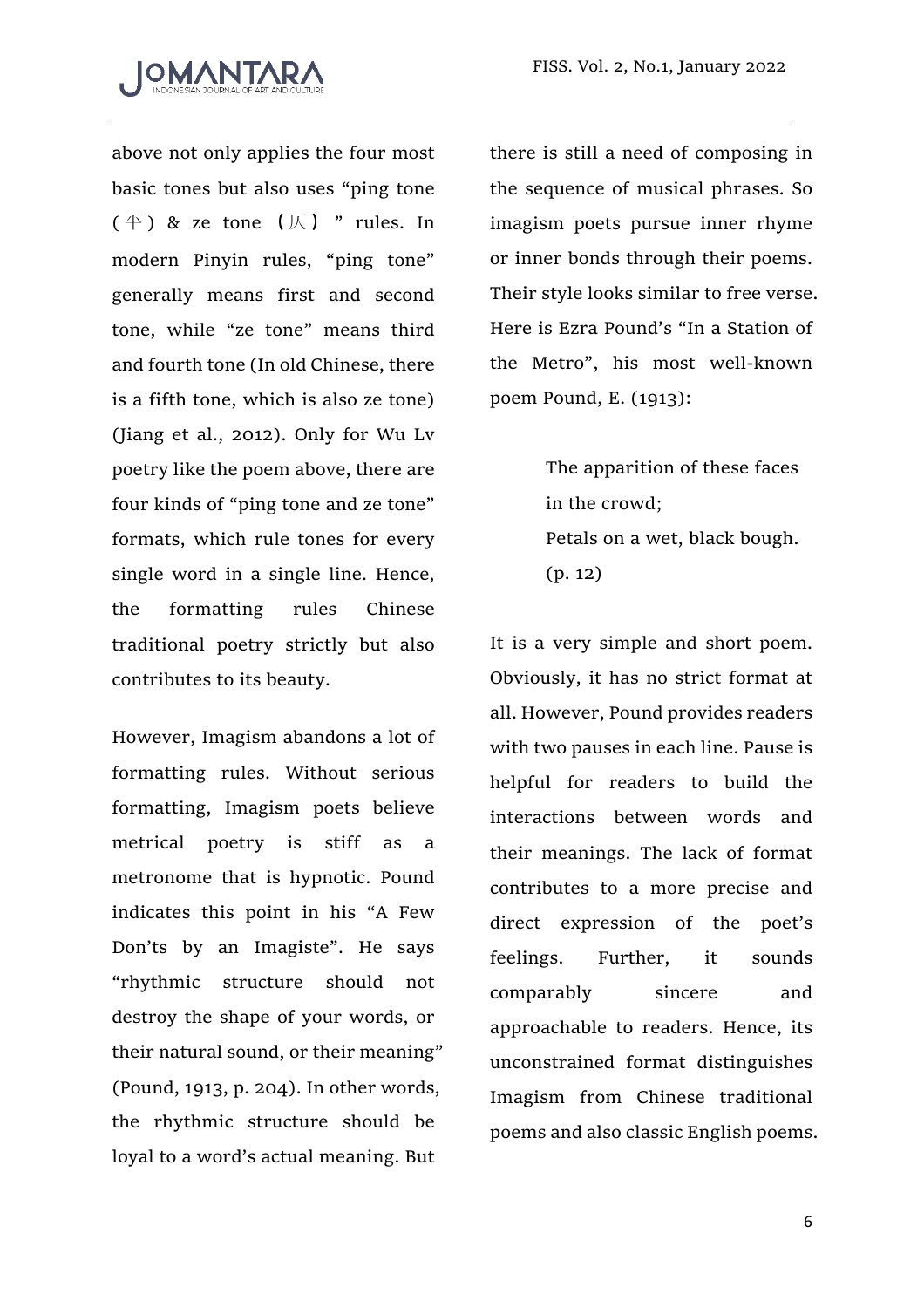

However, there is a complicated puzzle in translation – should the translated version keep its original format, and should the translated version keep its original style? Firstly, let's take a look at the original Chinese poem,  $\mathcal{R}\ddot{\mathcal{B}}$ , and its translated version in Zeng and Su (1986):

> 昔我往矣。杨柳依依。 At first, when we set out, The willows were fresh and green;

今我来思,雨雪霏霏。 Now, when we shall be returning, The snow will be falling clouds. 行道迟迟,载饥载渴。 Long and tedious will be our marching; We shall hunger; we shall thirst. 我心伤悲,莫知我哀。 Our hearts are wounded with grief.

And no one knows our sadness. (p. 84)

Obviously, in the original Chinese version, there are three pairs of "double words" – "依依", "霏霏", "  $\mathbb{E}$ " – which displays the beauty of Chinese pronunciation. "依依" means soft, gentle, and also describes leaves

dancing with the wind. "罪罪" describes hundreds of light-weighted snows dancing in the wind. " $\mathbb{E}\mathbb{E}$ " means walking slowly. On the one hand, doubled words create rhyme and fluency, which is hardly displayed in the translated version. On the other hand, the translated version above has lost the beautiful and detailed description of the original version. Besides, the translated version is more like a translation of what the poem means instead of what the poem says. Hence, the translated version is more like prose instead of descriptive and poetic art. This poem is translated by Ezra Pound (Wang, 1965).

Willows were green when we set out,

it's blowin' an'snowin' as we go

down this road, muddy and slow,

hungry and thirsty and blue a doubt

(no one feels half of what we know) (p. 353)

It's interesting to see how different those translated works are. Compared with Pound's translation, the previous translation is eclipsed.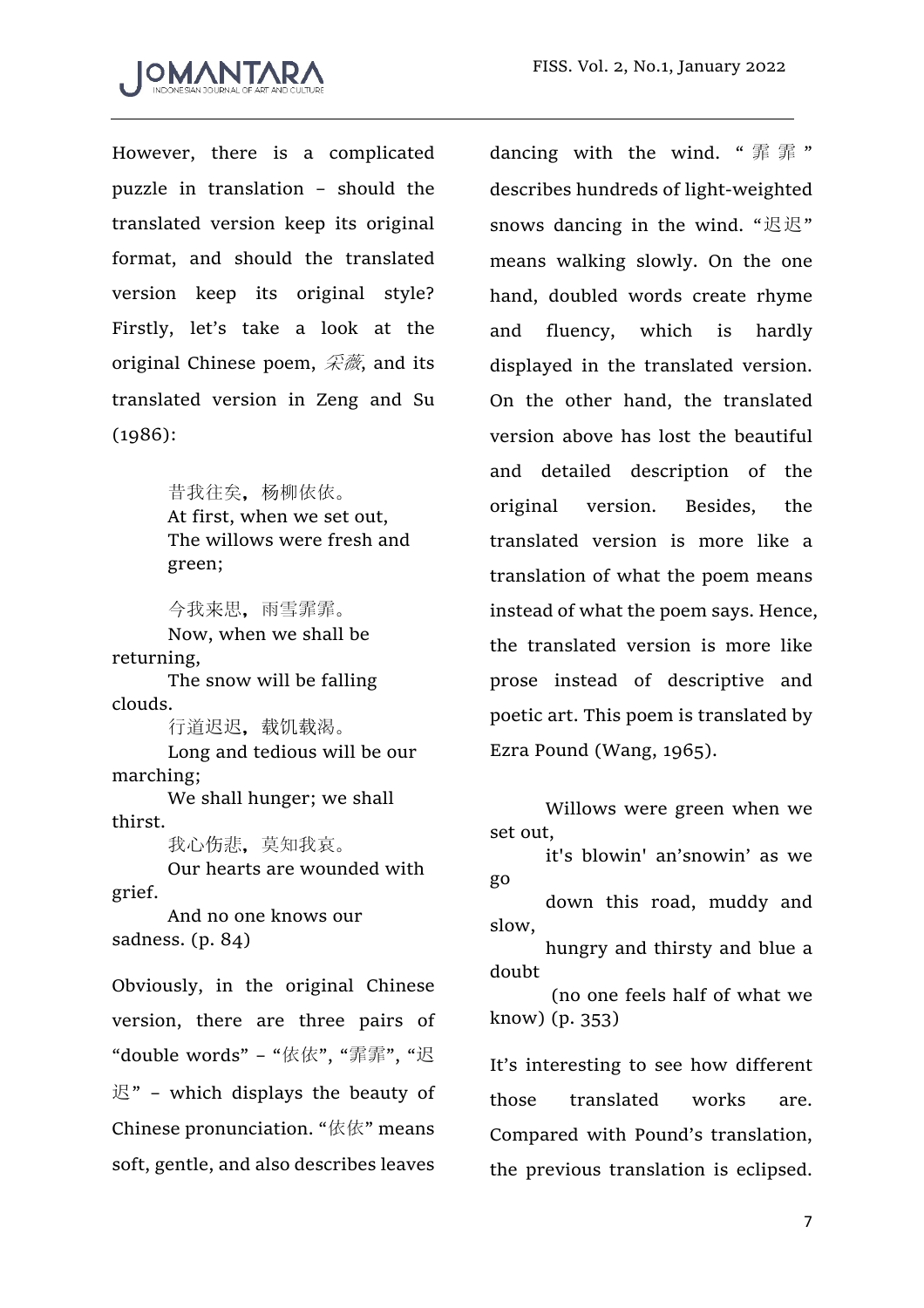

In Chinese poems, poets never wish to over-explain the content. Instead, outstanding poems are those with visualization and somehow ambiguous themes. Pound's translation approaches the original poem more precisely. "blowin' an' sowin'", "muddy and slow" displays the image that willow leaves are roving in the wind, the weather is getting worse, and time is elapsing. Probably, the reason that Pound is so into translating Chinese poems is the similarities of using descriptive language, metaphor, and visualization between Chinese poetry and Imagism poetry. Additionally, due to those similarities, Chinese poems translated by Imagists are loyal to the original version and maximize Chinese style.

#### **4. Conclusion**

Chinese traditional poetry, with its distinct cultural and historical style, stands out in international literature, whereas Imagism is one of the most important milestones in English writing. If Chinese traditional poetry is a changeable running river, the

revolution of Imagism is an open gate that provides an opportunity to let the river run into the English world. Pound's translated Chinese poems build a strong bond between the two cultures. Chinese traditional poems and Imagism poems share their love of descriptive language, the passion for accurate detail creation, joyfulness towards metaphor, analogy, personification, and other writing techniques, while they all conserve their own art form and identities. Imagism is a thunder, a storm, shaking the English literature world with its distinct character, bringing new life to Chinese poetry. The magnificent vocabularies, powerful and accurate language, detailed description, and unique styles and expressions make Chinese poetry and Imagism poetry the most shining stars in literature.

# **References**

Bowen, G. A. (2009). Document analysis as a qualitative research method. Qualitative Research Journal, 9(2), 27- 40. doi:10.3316/QRJ0902027

Cropley, A. J. (2021). *Qualitative research methods: A practice-oriented introduction for students of psychology*